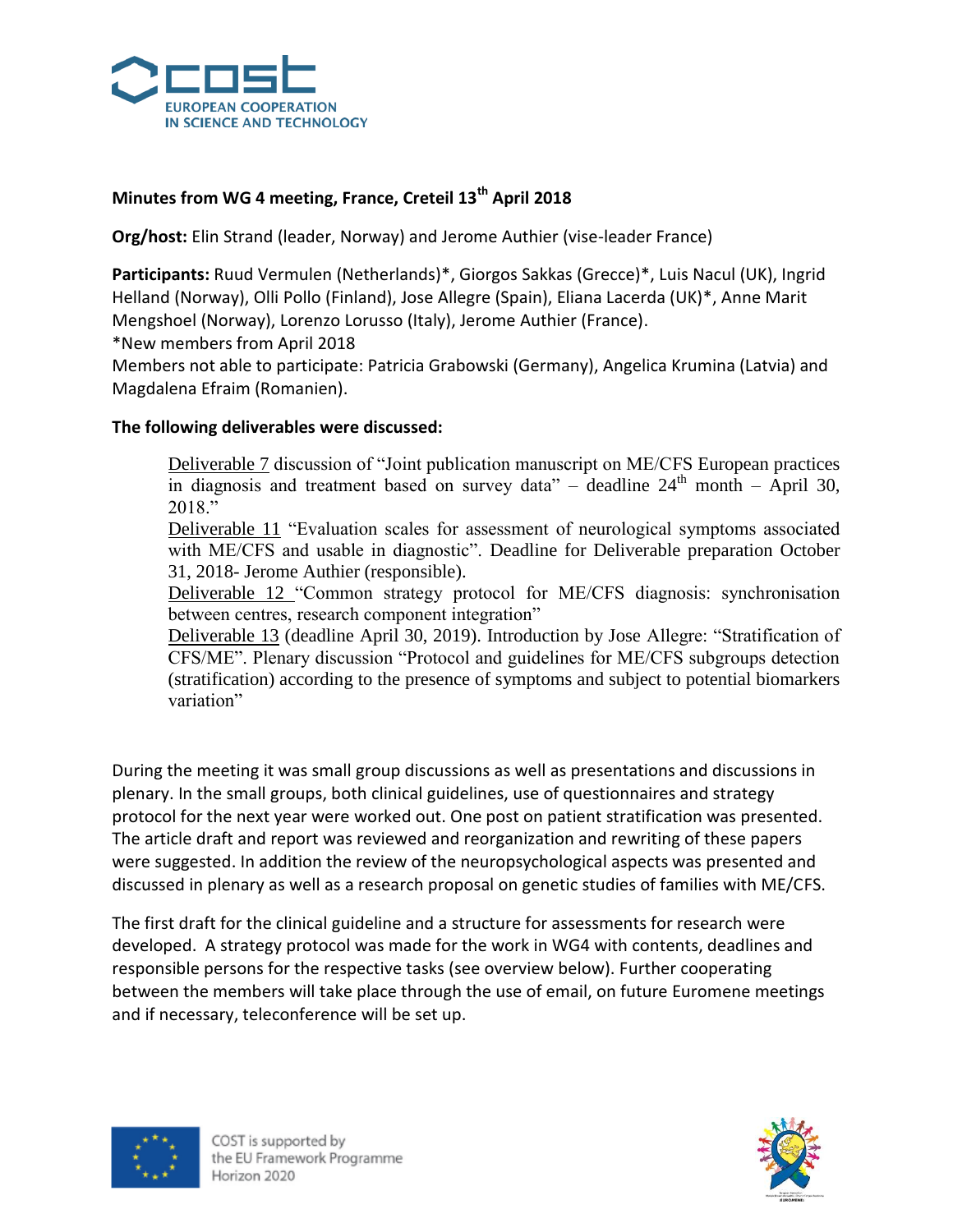

## **Strategy protocol:**

| <b>Tasks</b>                                                                                      | <b>Responsibel for</b><br>draft             | <b>First</b><br>draft                   | <b>Tele</b><br>confere<br>nce<br>dates | Final<br>draft                          | Synchroni<br>sed<br>document   |
|---------------------------------------------------------------------------------------------------|---------------------------------------------|-----------------------------------------|----------------------------------------|-----------------------------------------|--------------------------------|
| <b>Protocol for ME/CFS</b><br>diagnostic<br>(Includes<br>recommendation for<br>clinical purposes) | Ingrid/Giorgos                              | $1st$ Sept<br>2018                      | $12^{th}$ Oct<br>2018                  | $1st$ Nov<br>2018                       | 30rd Nov<br>2018               |
| <b>Protocol for ME/CFS</b><br>diagnostic<br>(Includes<br>recommendation for<br>research purposes) | Luis/Olli/ Ruud                             | $1st$ Sept<br>2018                      | $12^{th}$ Oct<br>2018                  | $1st$ Nov<br>2018                       | 30rd Nov<br>2018               |
| <b>Symptom management</b><br>and relief (non-<br>pharmacological)                                 | <b>Anne Marit</b><br>/Giorgos               | $\overline{15}^{\text{th}}$ Dec<br>2018 | $15^{\text{th}}$ Jan<br>2019           | $\overline{15}^{\text{th}}$ Feb<br>2019 | $30th$ Apr<br>2019             |
| <b>Symptom management</b><br>and relief<br>(pharmacological)                                      | Jose/Olli/Patricia                          | $1st$ Sept<br>2018                      | $12^{th}$ Oct<br>2018                  | $1st$ Nov<br>2018                       | 30rd Nov<br>2018               |
| <b>Public comments (web</b><br>site)                                                              | Lorenzo                                     | $16th$ feb<br>2019                      | 15th<br>March<br>2019                  | $15^{th}$ April<br>2019                 | 30 <sup>th</sup> April<br>2019 |
| D7 Draft: European<br><b>Landscape on Diagnosis</b><br>etc for publication                        | Giorgos, Ruud,<br><b>Anne Marit</b>         | $\overline{10^{th}}$ June<br>2018       |                                        |                                         |                                |
| D 11 Draft:<br>Neuropsychological<br>review                                                       | Jerome, Jean-<br>Dominique,<br>Ingrid, Elin | 1th<br>August<br>2018                   |                                        |                                         |                                |



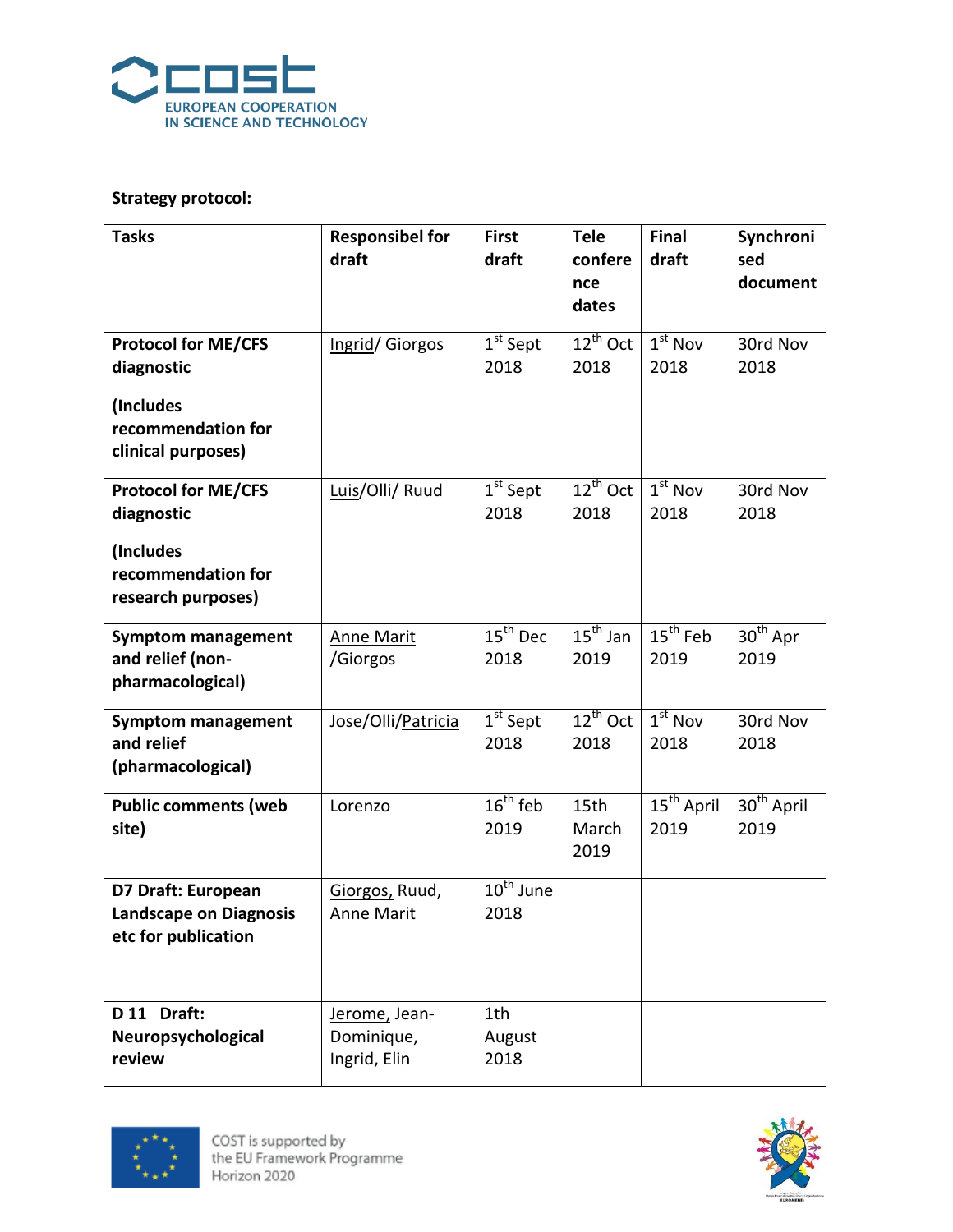

| D 13 "Protocol and<br>guidelines for ME/CFS<br>subgroups detection<br>(stratification) according<br>to the presence of<br>symptoms and subject to<br>potential biomarkers<br>variation" | <b>WG</b> leaders | <b>Discuss</b><br>next<br><b>EUROME</b><br><b>NE</b><br>meeting |  |  |
|-----------------------------------------------------------------------------------------------------------------------------------------------------------------------------------------|-------------------|-----------------------------------------------------------------|--|--|
| Final WG 4 survey report                                                                                                                                                                | Elin              | $30th$ April<br>2018                                            |  |  |
| Web side:<br>-minutes from creteil<br><b>Presentations 12th April</b><br>2018:<br>-from Lorenzo, Ingrid,<br>Jerome and Jose<br>-Wg4 report from GP1                                     | Elin/Lorenzo      | May<br>2018                                                     |  |  |
| -Jasons Youtube<br>presentation from march<br>2017<br><b>Final WG4 survey report</b>                                                                                                    |                   |                                                                 |  |  |